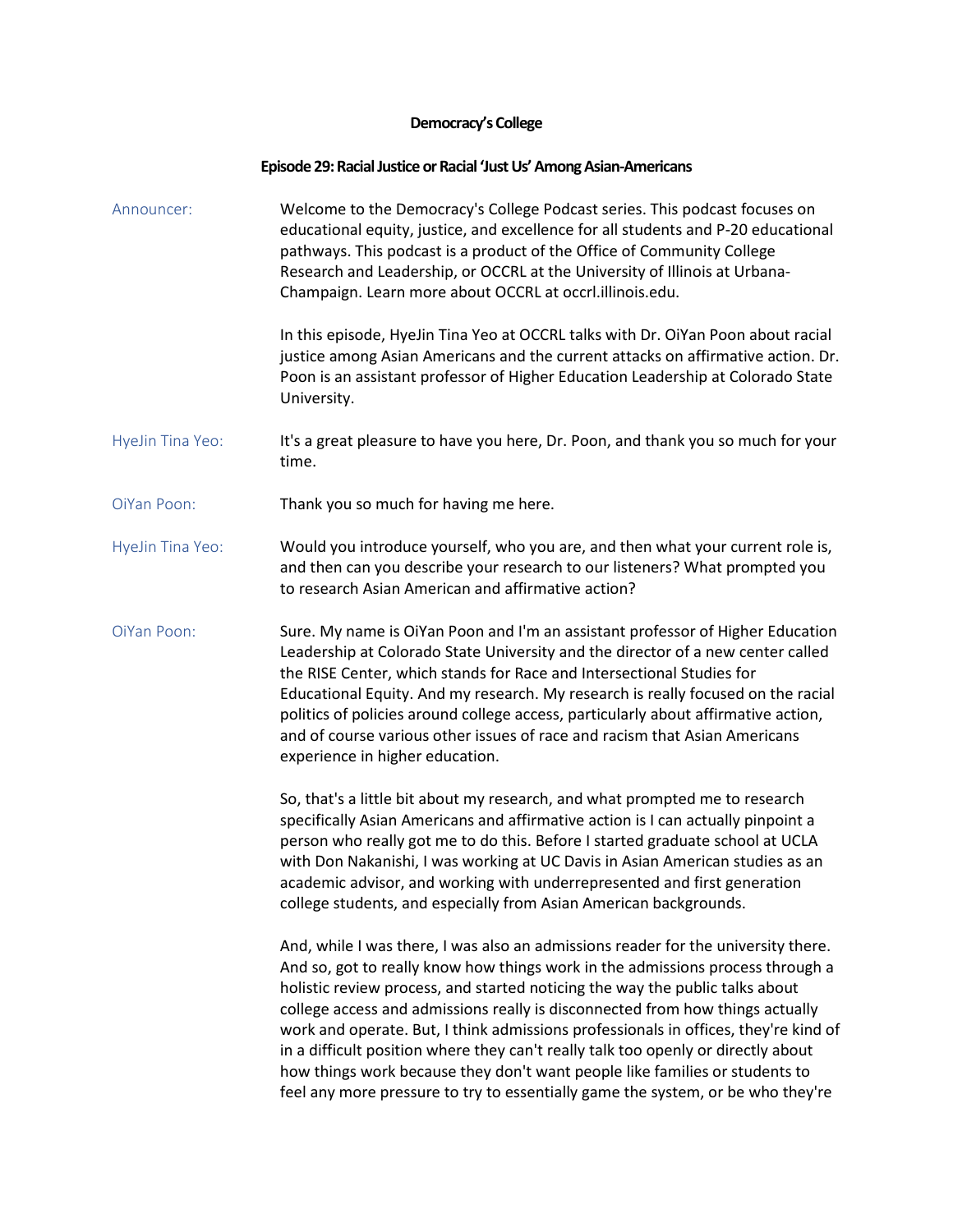not. And so, it's this tricky place that I feel that admissions professionals and leaders are in.

And, at the same time, there's a lot of conversations about Asian Americans and assumptions that within the, again, assumptions, misperceptions, I think, that test scores are what really matters in admissions-

## HyeJin Tina Yeo: **Everything.**

OiYan Poon: Is everything. But, it's really not, nor should it be. We shouldn't want to have a world that depends so heavily on test scores for a lot of reasons. And, I can get into that a little bit later. But when, I started graduate school with Don, I learned that he had been very active in the admissions debates in the 1980s. And, in cases where there were universities in the 1980s that we're actually actively limiting the numbers of Asian Americans being admitted to universities. And so, Don was very active in that debate and that research and he was constantly, as my advisor, just like, you should research this, you should do this, you have the right background, you have the ... and I would keep telling him, Don, that stuff is too hard and I don't want to do it.

> But, just as I was about to graduate, there was a new proposal in the University of California that would open more access for students of all backgrounds, including Asian Americans to be eligible for the University of California. And, there were some people within the Asian American community that were very against the policy. And so, Don asked me to do an analysis on the data and do a study to really understand what was going on. And, he was very supportive of me and really pushed me to be out there. And I think, in that way, he was a very challenging mentor, and in some ways he always knew what I needed to do with my research. And, I appreciate that about Don Nakanishi, and he passed away several years ago. So yeah, I hope that I'm kind of carrying on his legacy of work. And, even before I knew that this was what I needed to be doing, he was the one who knew I needed to be doing this.

HyeJin Tina Yeo: Now, we appreciate him, taking a lead on to you in this work. Yeah. And, especially this time of all the issues in regarding affirmative action.

OiYan Poon: Yeah. And, he was just very special because he was also, I think, a lot of people, for the field of Asian American studies itself, he was a founding giant in that field. And so, a lot of research across fields on Asian Americans, it comes from people like Don that started to lay the foundation.

- HyeJin Tina Yeo: There are many different views and stances on affirmative action. And, can you explain what affirmative action is, and how it's practiced in the United States, especially in college admissions. There are a lot of misconceptions about that.
- OiYan Poon: Yeah, definitely. So, historically, affirmative action came out of the civil rights movement and the acknowledgement that the United States has essentially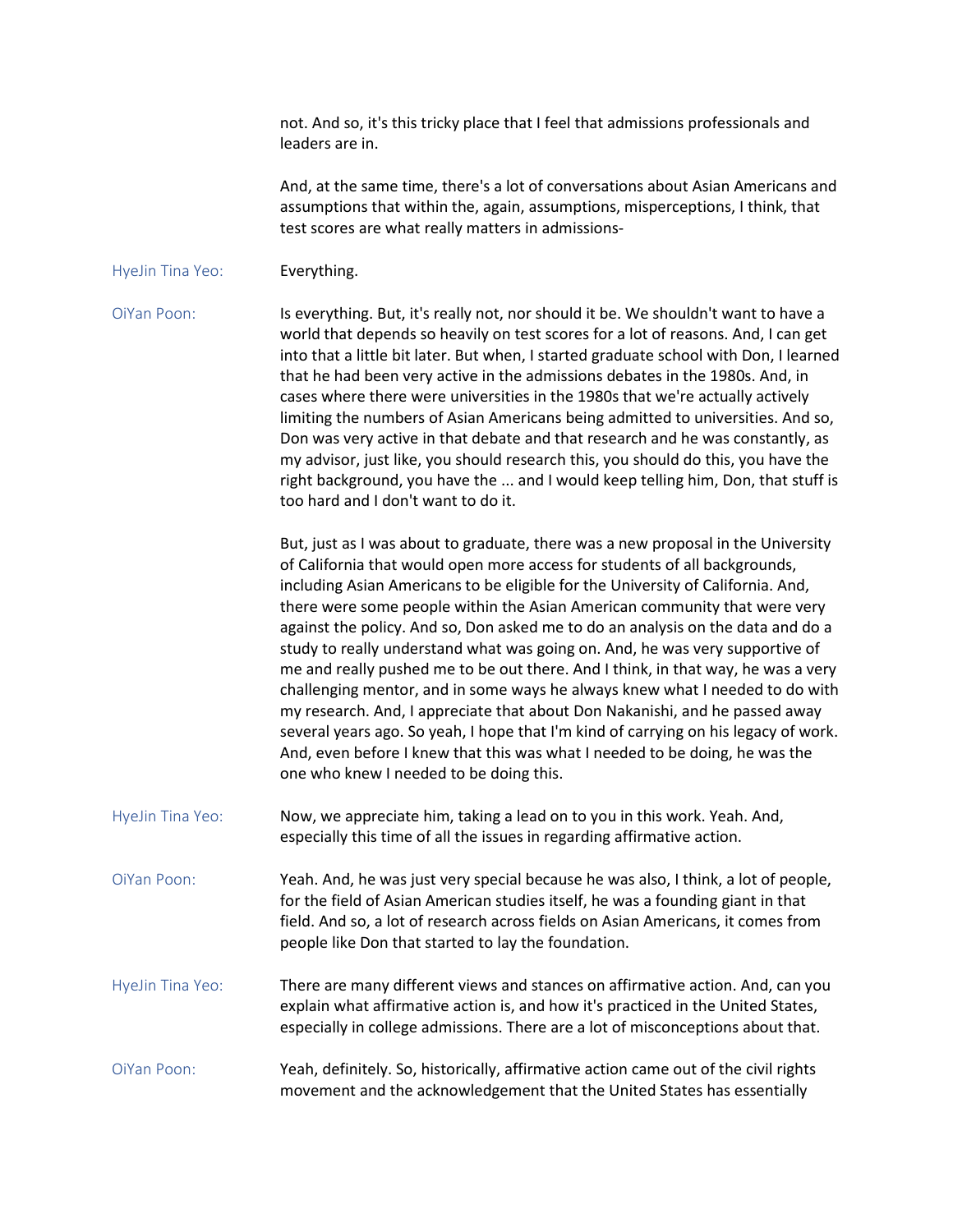been founded on racism, particularly the anti-black racism and settler colonialism. And so, during the civil rights movement in the 60's, the notion of affirmative action, even if you just break down the term affirmative action, it's about actively acting to affirm, right, values of racial equity and acknowledging that systems of racism and other oppressions like sexism and classism have been in place for centuries in this country, and that we, as a nation, need to act affirmatively to unravel and deconstruct these systemic inequalities.

And so, originally affirmative action, specifically in college admissions, was practiced in a way where in some universities, and most famously at the UC Davis Medical School in the Bakke case, there were set aside slots for, in the UC Davis Medical School case, four spots for African Americans, four spots for Asian Americans, four spots for Native Americans, and four spots for Chicanos and Latinos. But, that didn't necessarily mean that they were capped at four each, but that minimally each incoming class would have to be that. So, now we know that kind of practice as called racial quotas, but that is no longer the case because in 1978 the Supreme Court ruled in a case called Bakke, University California Regents versus Bakke, that quotas were unconstitutional. So, universities and colleges should not be practicing set aside programs like that.

Also, what's really important in that case is that it changed the rationale for using race conscious admissions from one of ... it used to be, right, we acknowledged that this country has been very racially discriminatory towards minority groups. So, we should practice affirmative action and have race conscious admissions. But in Bakke, the decision shifted it from what was called the remedial rationale to the rationale that we still have today, which is the diversity rationale.

So, it's okay now to practice race conscious admissions using race as one of many factors as long as the goal is to advance a racially diverse educational environment. And so, that was initially established in 1978. And then, in 2003, there were two Supreme Court cases in Michigan, the Grutter and the Gratz cases. And, in those two cases, the Supreme Court again affirmed, yes, diversity is very important to accomplish. It is an important and valuable goal. That means that universities can use race as one of many, many factors, right? It's not the determining factor. So, nobody can check off a box on that alone. That's how they're admitted. No way. And, that's not okay.

And, in fact, in the Gratz case, the Supreme Court said providing extra points, a point preference for underrepresented minorities, or anybody based on race is not okay. So, that's unconstitutional. So, I think that's two of the biggest myths out there about affirmative action is that it's a set aside quota program, or that if you are an underrepresented minority, you get extra points, or some kind of preference. But, that's not how affirmative action works.

Instead, as was discussed in the Grutter case by the Supreme Court, and then later in the 2016 Fisher case, holistic review was essentially affirmed as a best practice in admissions. And, what that means is, like I said before, race cannot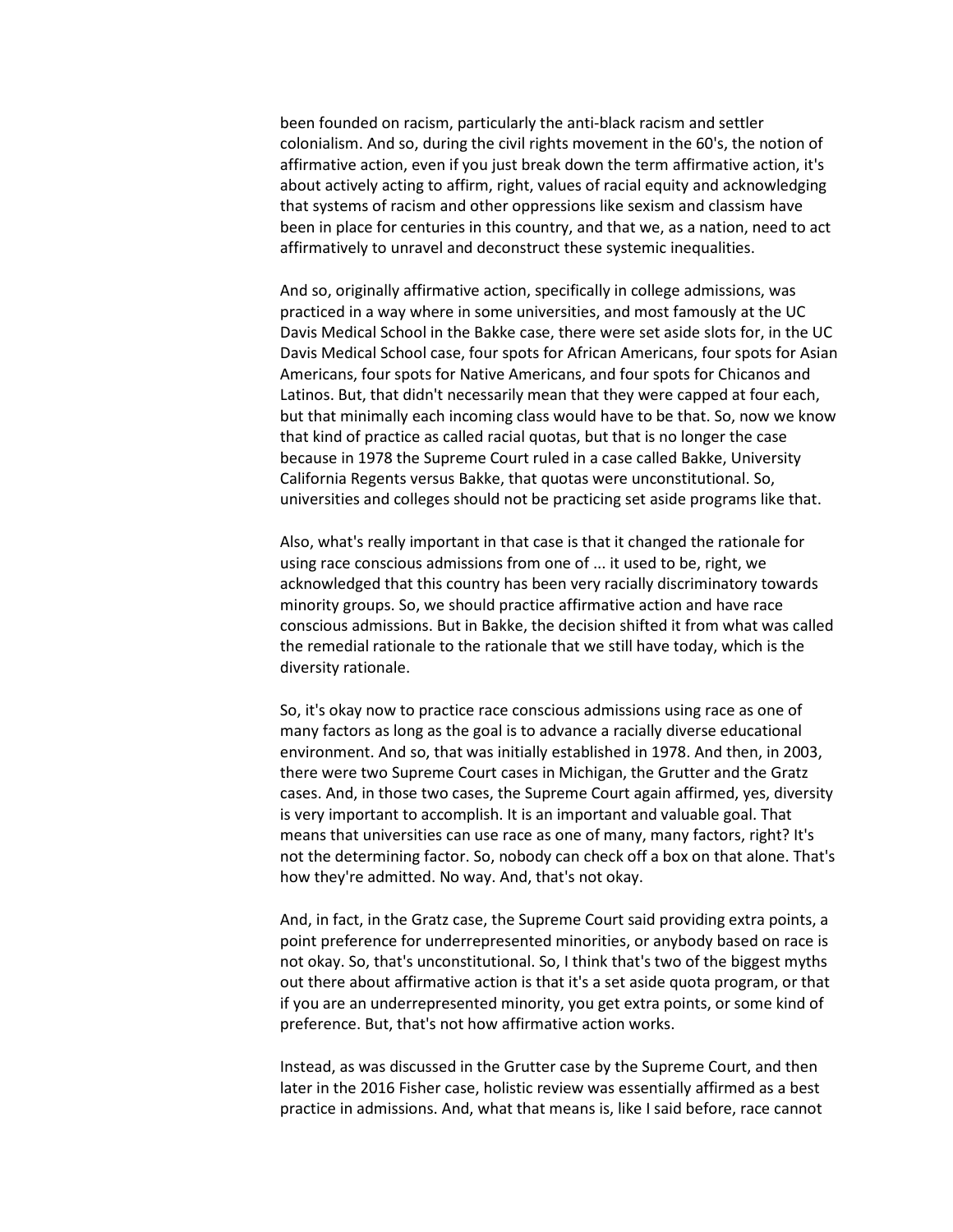be a determining factor. It can be one of many factors, and every single individual applicant needs to be reviewed and understood. What is your story? What is that individual student's story? Who are they? Where are they coming from? What is their big picture, their whole story, who are they as a whole human being?

- HyeJin Tina Yeo: Not just only focused on the SAT or ACT scores-
- OiYan Poon: Exactly.
- HyeJin Tina Yeo: ... it's just you want to know more about you. How much you can contribute to-
- OiYan Poon: Exactly.
- HyeJin Tina Yeo: ... the diverse learning environment, that that's a holistic review.
- OiYan Poon: Exactly.
- HyeJin Tina Yeo: **Okay, yeah.**
- OiYan Poon: Exactly. And, it has to be holistic. It has to be beyond test scores and grades, too. Because if I was to say 1240, what do you know about me?
- HyeJin Tina Yeo: Right, yeah.
- OiYan Poon: That was, by the way, my highest SAT score. Right? But, you don't know much about who I am, how I might contribute within a classroom, based on that number. And so, it has to be a holistic picture. Also, just being like, oh, I see a Korean woman in front of me. That's not enough. That's not holistic review, either. I don't understand. I don't know who you are, just based on hi, I'm-
- HyeJin Tina Yeo: I'm Korean.

OiYan Poon: Yeah. Like, okay, I don't know anything about you still, and so holistic review is understanding all of these things. And so, that's the way affirmative action works today is recognizing that we live in a very vastly unequal society, and people are coming from different schools, with different qualities, and resources in those schools. Their family circumstances are different. Some people come from wealthier backgrounds, some people come from less resourced backgrounds. We can't just use one standard to measure all of this diversity. We have to understand each person for who they are and what they could bring to the environment. So, that's what holistic review is. It's much more complicated.

> I think the other myth that exists is that people, as admissions readers, we just look at the profile and you're like, I like this person. I want this person. It also doesn't work like that. It's actually a very methodical, when it's a robust process,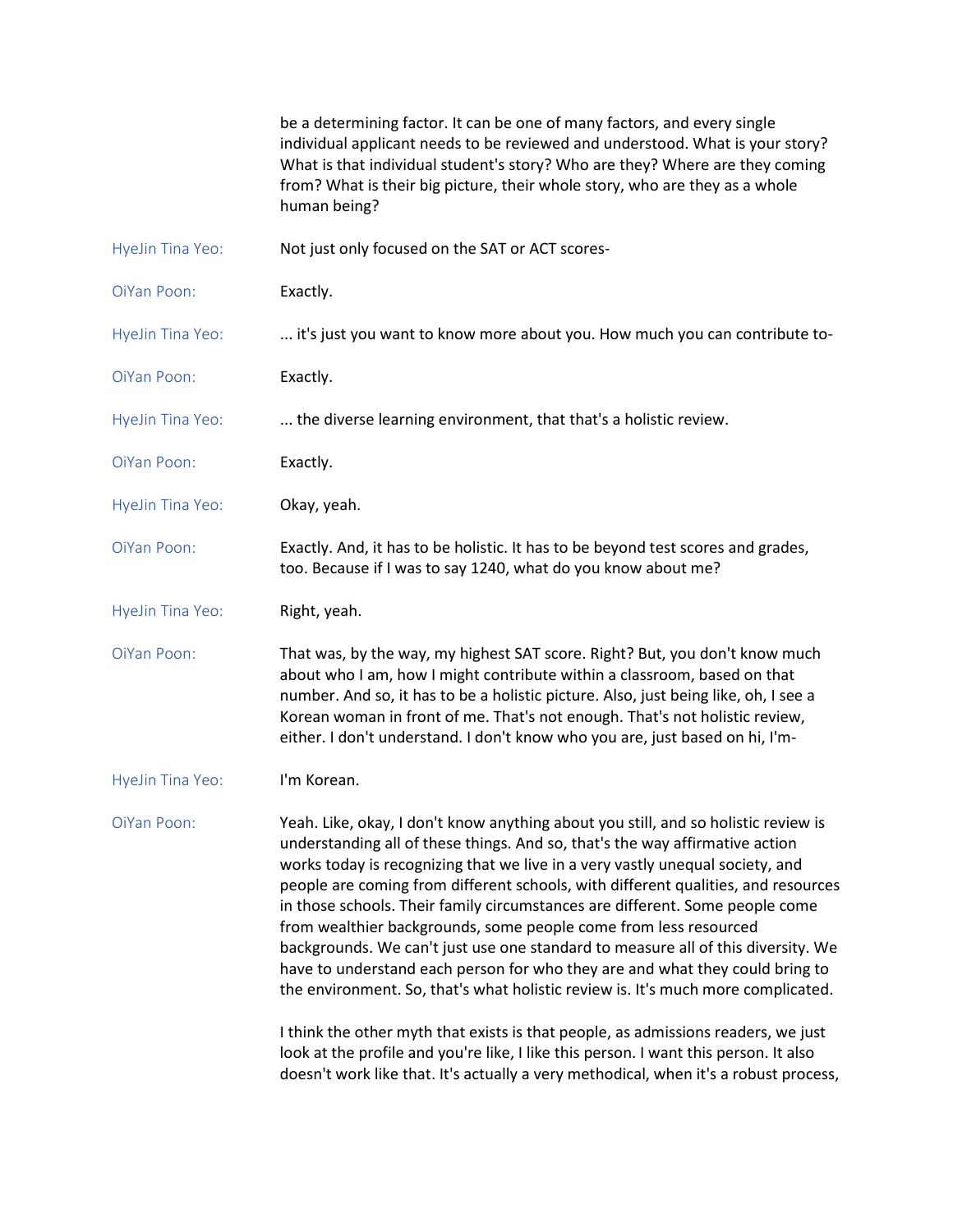|                  | when it's a strong process, it's a very methodical, I would even say a kind of a<br>qualitative research study-                                                                                                                                                                                                                                                                                                                                                                                                                                                                                                                          |
|------------------|------------------------------------------------------------------------------------------------------------------------------------------------------------------------------------------------------------------------------------------------------------------------------------------------------------------------------------------------------------------------------------------------------------------------------------------------------------------------------------------------------------------------------------------------------------------------------------------------------------------------------------------|
| HyeJin Tina Yeo: | Wow.                                                                                                                                                                                                                                                                                                                                                                                                                                                                                                                                                                                                                                     |
| OiYan Poon:      | because you're evaluating a lot of data points for each individual applicant to<br>try to get a picture of who they might be on your campus.                                                                                                                                                                                                                                                                                                                                                                                                                                                                                             |
| HyeJin Tina Yeo: | So, just to summarize, there's no racial quota, which is illegal. Right?                                                                                                                                                                                                                                                                                                                                                                                                                                                                                                                                                                 |
| OiYan Poon:      | That would be illegal.                                                                                                                                                                                                                                                                                                                                                                                                                                                                                                                                                                                                                   |
| HyeJin Tina Yeo: | So, we don't have those racial quota, racial preference in affirmative action, and<br>then also race couldn't be just the one factor that  up to just examine the<br>whole, the students' stories, or to get to know individually. I think that that's<br>really the common belief is about those racial quota and then the preference.                                                                                                                                                                                                                                                                                                  |
| OiYan Poon:      | Yeah. I think people think you just check off a box and it's like, you're in, it<br>doesn't matter who you are. No. Everything matters. That's holistic review.                                                                                                                                                                                                                                                                                                                                                                                                                                                                          |
| HyeJin Tina Yeo: | Can you tell us more about Asian Americans relating to affirmative action? Now,<br>we understand what the affirmative action and holistic reviews are, and then it<br>seems affirmative action is a complex, more complex issue, when considering<br>Asian Americans. Myths of Asian penalty or model minority or racial mascot. It's<br>a lot of new terminology, I actually heard, related to Asian Americans. So, can<br>you tell us about more Asian Americans, and then share your perspectives and<br>shed a light on affirmative action and Asian American?                                                                       |
| OiYan Poon:      | Yeah, I think that's very complicated question. Basically, the question of my<br>academic research career.                                                                                                                                                                                                                                                                                                                                                                                                                                                                                                                               |
| HyeJin Tina Yeo: | Right. I know this is a really big question. I'm sorry.                                                                                                                                                                                                                                                                                                                                                                                                                                                                                                                                                                                  |
| OiYan Poon:      | No, don't apologize. It's a great question, and I think that it's very complicated<br>to think about race in the United States to begin with. And then, I think to then<br>add in groups like Asian Americans becomes even more complicated because I<br>think as I said, the history of affirmative action came out of the civil rights<br>movement, which was very much led by African Americans. So, there is this<br>dynamic of conflict between African Americans and whites in this country, and<br>so the inequalities between whites and African Americans. And so then, the civil<br>rights movement was primarily in the 60's. |
|                  | Partly because of the civil rights movement, bans on immigration for Asians<br>started to go away, particularly with the Immigration Act in 1965 which many<br>believe was a direct result of the civil rights movement questioning racial<br>discrimination. Because up until 1965, the immigration laws in the United States<br>were very anti-Asian. You had the Chinese Exclusion Act, you had the 1924                                                                                                                                                                                                                              |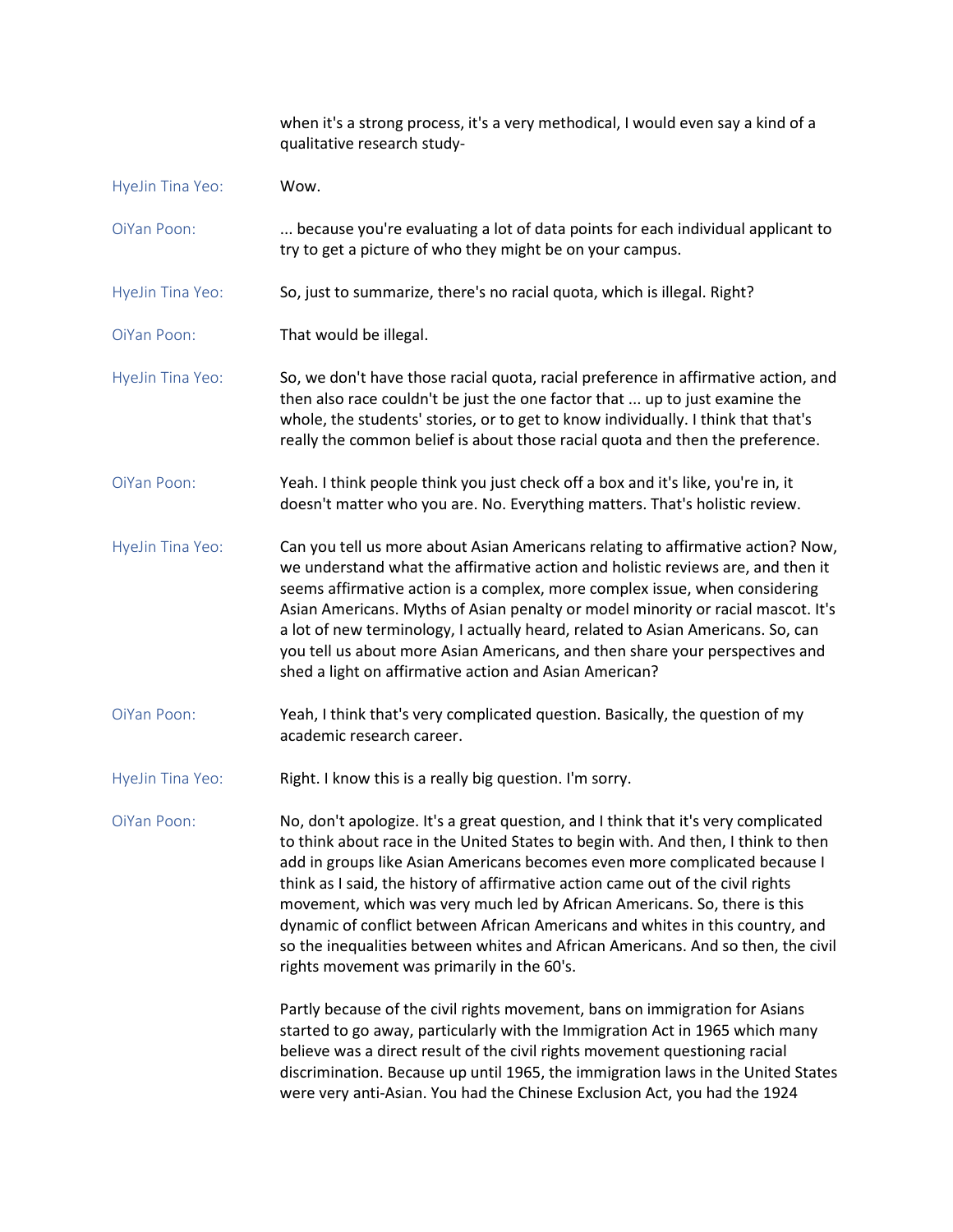Immigration Act that was highly racist against anyone who wasn't white, and really emerged out of an anti-Asian animus.

And so, I am very personally thankful to the civil rights movement because my family wouldn't be here. You and I would not be here probably if it was not for the Black-led civil rights movement. And so, I always remember that as a very important historical context for why I'm here, number one. And so, this is important context, but then because after `65, you started having an increase of the Latinx population, the Asian American population, which then complicates, I think, the racial terrain and dynamics of the United States.

And so, that's all background where affirmative action, I think, we often have in mind Black access to college. But, the thing is because the civil rights movement was so expansive everyone benefited because, prior to the 1960's, Asian Americans weren't having a whole lot of access to these highly selective universities and colleges either. So, because of affirmative action, that really started opening the doors for Asian Americans in higher education, Latinos in higher education, Native Americans, African Americans, and so on. Women. Especially women, white women.

And so, when it comes specifically to Asian Americans, over time, I think that Asian Americans have their standardized test scores, the SAT scores have been relatively, on average, very high. And, I want to emphasize on average, right? Because we have a lot of within group difference and inequalities where a lot of different Asians are not your perfect test scorer. I'm one of them.

HyeJin Tina Yeo: It's a very huge, diversity ...

OiYan Poon: Huge diversity. That really needs to be underscored. And so, it's hard to talk about like, well ... but then you walk around some campuses like the one where at, U of I, right? You walk around, it's like, wow, there seems to be a lot of Asians. But, who are these Asians? What are their backgrounds? What are their stories? Are we getting to know them, who they are? So, there's this perception, I think, that oh, all Asian Americans are so academically successful. They don't need help.

HyeJin Tina Yeo: **Overrepresented.** 

OiYan Poon: Overrepresented.

HyeJin Tina Yeo: Which is not true.

OiYan Poon: Right. And then, you couple that with the mythology around what affirmative action is. And, people think that, oh, it's a quota. It's a preference. So, then we have to make sure that somehow that ... there's this myth that affirmative action is about balancing the racial demographics on campuses. And again, that is not true. And so, all of these things, I think generally, we don't know how to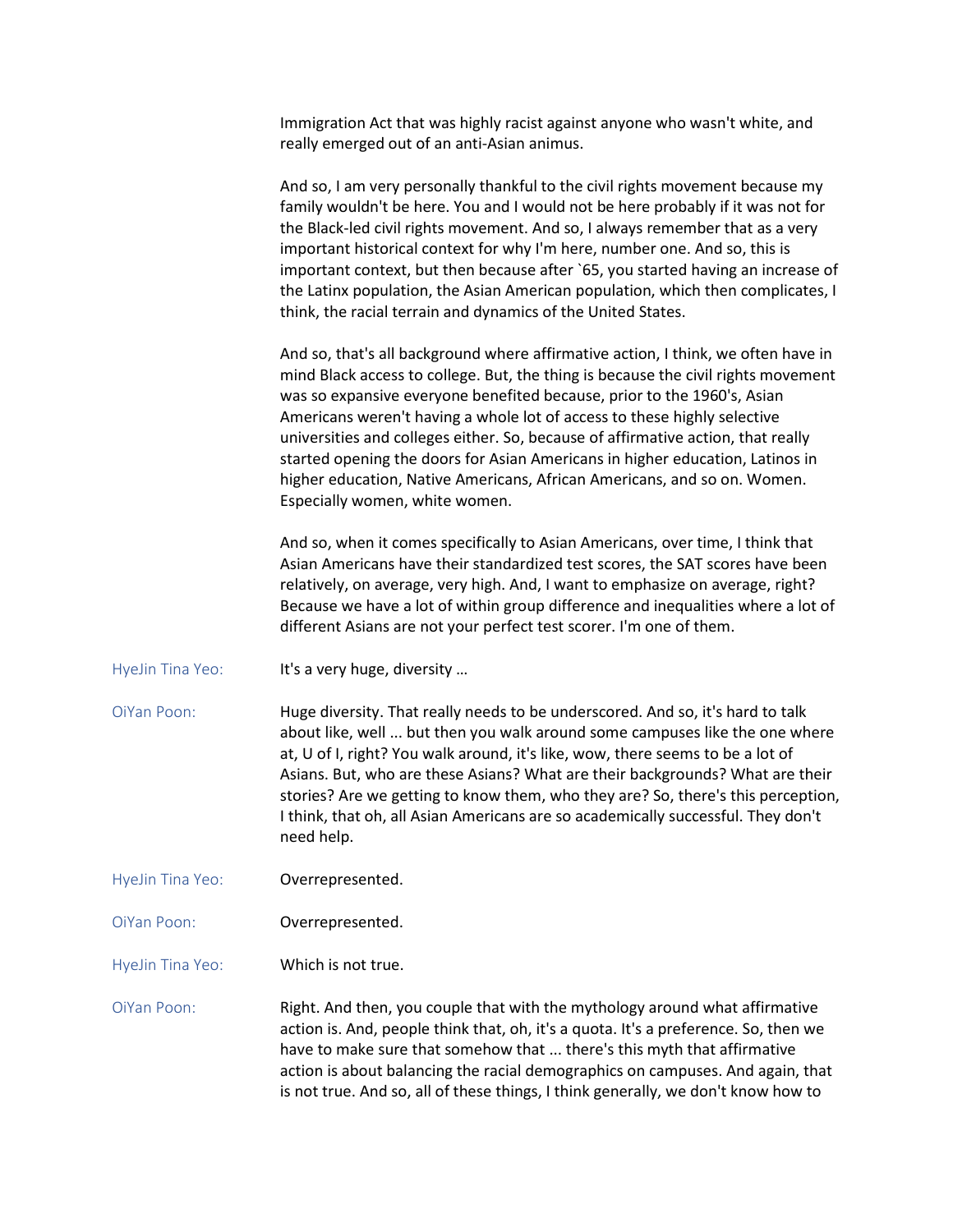talk about. Asian Americans and race. Makes it very difficult. It makes it very confusing about affirmative action.

But, specifically, when it comes to Asian Americans, how they feel about affirmative action, I think that you'll get a range. I think there is a growing divide among Asian Americans around this issue, but public opinion polling continues to show that, as a group, on the whole Asian Americans across ethnic groups, with the exception of Chinese Americans today, Asian Americans on the whole, the majority is still support affirmative action.

And, for your listeners, you can look up aapidata.com, and you can see this opinion polling across time. Until about, I want to say, 2014-15 even Chinese Americans were supportive of affirmative action. But, since then, there have been several dynamics and factors that have contributed towards the decline of support among Chinese Americans. But, even then, Chinese Americans are just one group among all the Asian Americans, and so, still Asian Americans on the whole support affirmative action. But, I think mainstream media has picked up on a lot of Chinese American activism against affirmative action. And, it seems very odd, I think, to the general public's eye to see essentially a racial minority protesting against a policy that is for racial justice and equity.

So, I think that kind of juxtaposition or paradox is very appealing to the mainstream media. And so, it becomes very confusing and difficult to talk about in the public. And, I think, among Asian Americans, and among most people in the general society, there's all these myths about how affirmative action works and how college admissions works and assumptions. Well, if Asians are scoring so high on these tests, why aren't they getting in at higher numbers? But, that assumes that admissions is all about these test scores and it isn't. And, it shouldn't be about just the test scores.

- HyeJin Tina Yeo: Thank you. I read a report called Asian Americans and Race Conscious Admissions: Understanding the Conservative Opposition's Strategy of Misinformation, Intimidation, and Racial Divisions written by you and your colleague. And then, also an amicus brief in support of Harvard University. Could you highlight some of the findings from this brief and your research?
- OiYan Poon: Yeah. So, I'll take them separately-

HyeJin Tina Yeo: **Okay, yeah.** 

OiYan Poon: ... so, I'll start out with the report out of the UCLA Civil Rights Project that Liliana Garces and I co-authored. And, in that report, like you said, Asian Americans and Race Conscious Admissions: Understanding the Conservative Opposition's Strategy of Misinformation, a very long title, Intimidation and Racial Division. We kind of trace the history of Asian Americans and affirmative action.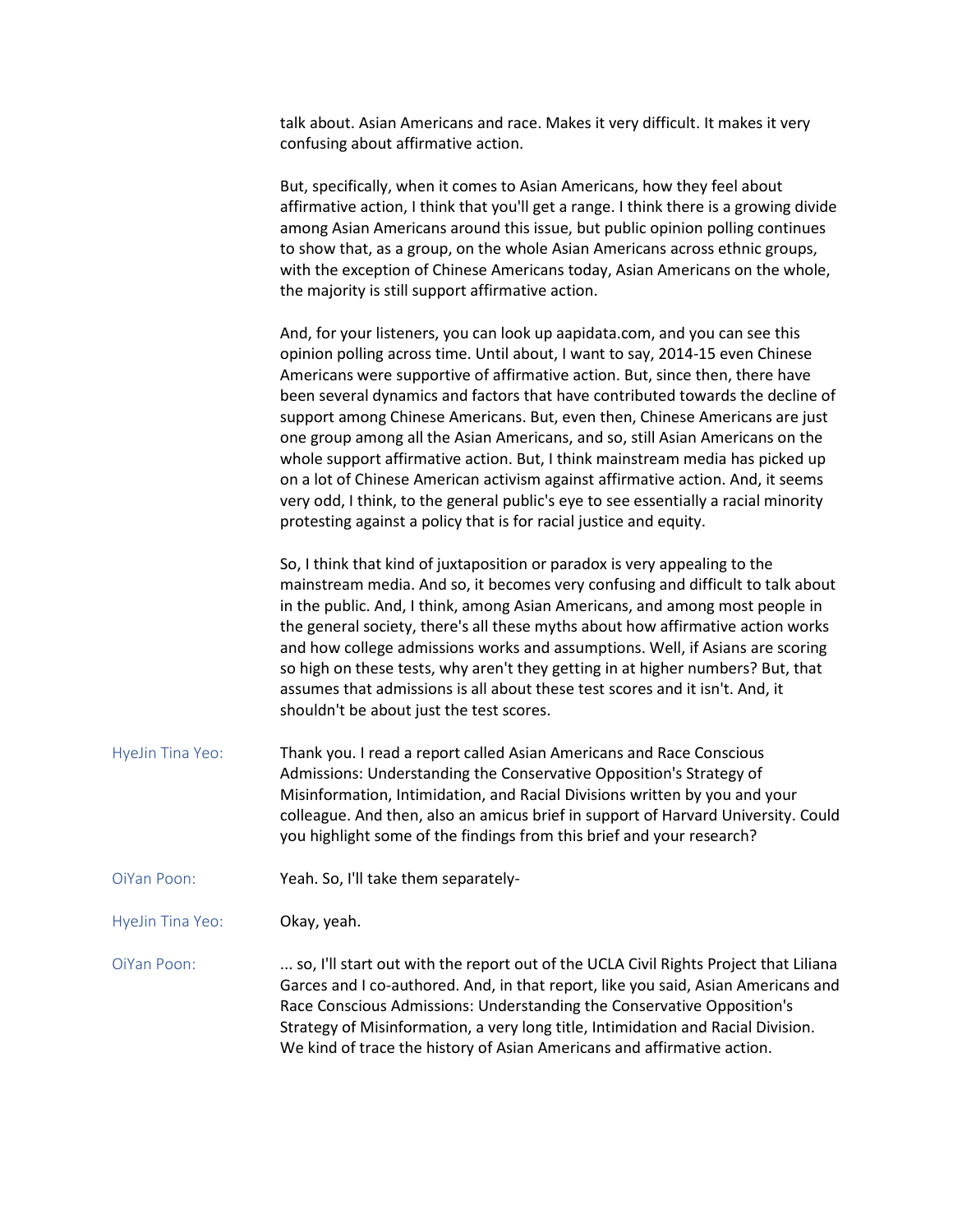So, I mentioned how, in the 1980's, there were racial quotas against Asian Americans that were illegally practiced in certain universities. And so, we talk about that history. And so, there is that real, I think, community memory of that discriminatory case. But, what's interesting is that even though in the 1980's Asian Americans were saying, hey universities, you're discriminating against us as Asian Americans in favor of white applicants, what ended up happening was anti-affirmative action activists who were white, they picked up on that, and actually said, oh, Asian Americans are being harmed by affirmative action.

Remember now, this is one of my mentors that was very active in this case. And, he was like, we never said we were against affirmative action. Because what was going on, the anti-Asian quotas, that is not ... anti-Asian quotas is not affirmative action. But, somehow I think these conservative activists decided to twist the story and make it look really bad for affirmative action. And, they started using racial stereotypes of all of these racial minority groups to put this story out there, that affirmative action was somehow racist against people of color.

So, they would say, oh, the stereotype of Asians being so academically qualified and Black and Latino and Native American students being unqualified, that affirmative action was somehow letting these unqualified Black, Latino and Native American students in, and these poor Asian Americans get left up out. In that story, the white interest is conveniently left out. So, they realize that pitting our groups against each other then allows white dominance to continue-

- HyeJin Tina Yeo: Their privilege.
- OiYan Poon: The privilege. Exactly. And so, we talk about that in our report. We also talk about how in the past, like in the 80's, Asian Americans were like, hey, we're not against affirmative action. Stop using us as a racial mascot. So, white antiaffirmative action activists were essentially using stereotypes of Asian Americans to say, I'm not racist, I'm looking out for Asian Americans. But, that's a fake story, right? So, in that case, there's a term called racial mascotting where Asians are used as a mascot to fight affirmative action, even though we support affirmative action. And so, it's a very insidious racial tactic. And so, we talk about that. But, more recently, as I mentioned, Chinese American support has declined. And so, that's what we talk about in this report as well. And, that there's kind of four reasons that we've identified that suggests why.
- HyeJin Tina Yeo: There are very different dynamics in there, including the immigration, generations are different in terms of the Chinese, and the how they are also using social media, right? That was a really interesting part of the report. What advice can you give us about how to engage in an affirmative action conversation for faculty and students, in particular Asian American students? Like, as you mentioned, as an Asian American student, it's also very complicated feeling when the affirmative action's conversation brought up. So, do you have any advice? And also, we discussed about the holistic admissions too, but has a holistic admissions aided the affirmative action debate?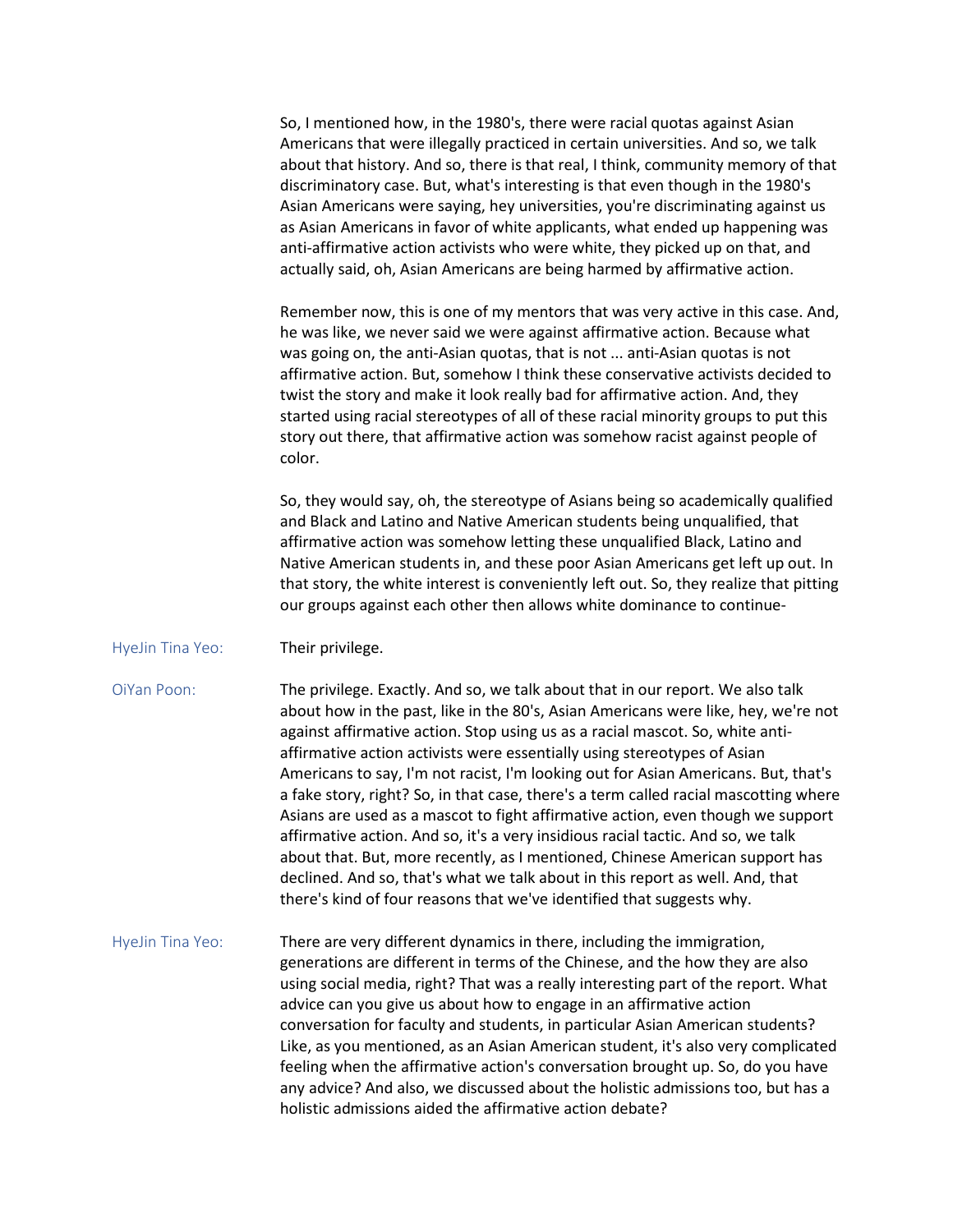- OiYan Poon: Yeah, I think starting with the question, has holistic admissions aided affirmative action debate? I think it's important to recognize, like I mentioned, that affirmative action in college admissions today is in fact race conscious holistic admissions because of the various court cases clarifying how race can be considered as a factor. And so, it's the same thing.
- HyeJin Tina Yeo: Yeah, one of the factors.

OiYan Poon: Yeah. Right. So, race is one of the factors. But, most people don't understand what holistic review is, and it's hard to get away from this idea that admissions is like, oh, you get so many points somehow for high GPA and high SAT scores and so on and so forth. But, it doesn't work like that. It's not so rigid because it's about the whole story, and evaluating the whole story for various criteria and qualities that colleges are looking for, depending on the college, as does whole different stuff that they're looking for. So, maybe it has kind of made it more confusing because most people don't understand how holistic review works.

> I think that the advice about engaging in a conversation, I actually have a book chapter in a textbook on sociology of race, and there's a chapter in there where I have an activity where it's an interactive because based on my previous experiences and my research on how admissions works, there's an activity in that book chapter that helps people pretend that they're an admissions committee. And, there is kind of short, very brief profiles of different fake students that then you can break up your classroom into small groups. In each small group is a different kind of college, and they come up with their mission statement. Who are they as a college? Then they have to figure out, okay, what kind of qualities are we looking for based on our mission statement, and then, okay, based on our mission statement, what is our admissions rubric? Right? How are we going to evaluate each applicant that comes our way? And then, once the small group comes up with those criteria and their rubric, then the activity gives them fake profiles of students to evaluate and pick from.

So then, I think that that actually helps because so few people understand what holistic review is. It's an activity to help people actually understand a little bit about, oh, that's what holistic review is. It's very difficult when you get stories of students where ... actually two of those fake students are students that I remember reading as an admissions reader. So, how do you figure out if you have two students that, or five students, who have very relatively similar academic profiles. Some of them had more access to more rigorous curriculum, but didn't take the hardest curriculum in their school possible. Whereas other students who attended schools with less resources and less rigorous curriculum available, they took everything they could, went above and beyond, maybe even went to the community college down the street to take extra courses, and worked 35 hours a week. Right? And, just all of these things.

Those numbers, you realize, of test scores and GPA, what do they really mean? What are we looking for? What's interesting is whenever I do this activity, almost every group always wants to go with the student who has just done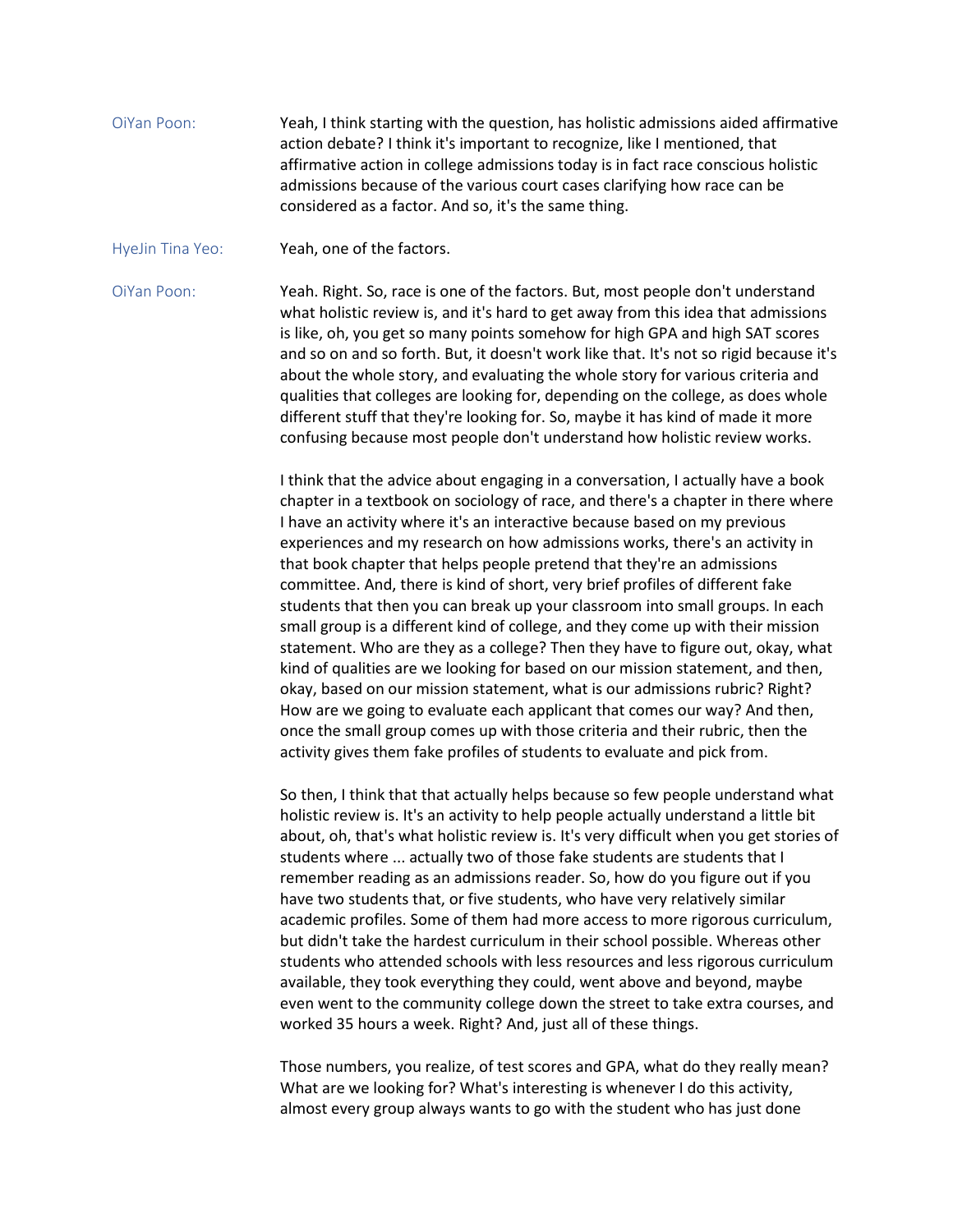|                  | above and beyond. But then, I always point out this student didn't take the most<br>rigorous curriculum, has a slightly lower SAT score, has a slightly lower GPA than<br>this other student. Why did you pick one over the other? So, I think it allows for<br>a more complicated conversation to understand holistic review. And, each of<br>the students has different kind of ethnic and gender identities and class<br>identities that then allows for a complicated understanding of diversity as well.<br>So, that's one way.                                                                                                                                                                                                                                                                                        |
|------------------|-----------------------------------------------------------------------------------------------------------------------------------------------------------------------------------------------------------------------------------------------------------------------------------------------------------------------------------------------------------------------------------------------------------------------------------------------------------------------------------------------------------------------------------------------------------------------------------------------------------------------------------------------------------------------------------------------------------------------------------------------------------------------------------------------------------------------------|
| HyeJin Tina Yeo: | Could you repeat that book title, and then your book chapter title?                                                                                                                                                                                                                                                                                                                                                                                                                                                                                                                                                                                                                                                                                                                                                         |
| OiYan Poon:      | Yeah. So, the book is called Getting Real About Race by Stephanie McClure and<br>Cherise Harris. They were the editors, and then my chapter is called "I Had a<br>Friend Who Had Worse Scores Than Me and He Got into a Better College." The<br>Legal and Social Realities of the College Admissions Process.                                                                                                                                                                                                                                                                                                                                                                                                                                                                                                               |
| HyeJin Tina Yeo: | Okay. That's also another long-                                                                                                                                                                                                                                                                                                                                                                                                                                                                                                                                                                                                                                                                                                                                                                                             |
| OiYan Poon:      | Very long.                                                                                                                                                                                                                                                                                                                                                                                                                                                                                                                                                                                                                                                                                                                                                                                                                  |
| HyeJin Tina Yeo: | title, but I think that the activities you mentioned, I think that's really helpful.<br>And then, also I learned that having a conversation with evidence is so<br>important rather than relying on just my gut or oh, my feeling, or I what I heard,<br>but we never know where I heard from, with what? Yeah. So, I think that that's<br>very important for especially faculty and students.                                                                                                                                                                                                                                                                                                                                                                                                                              |
| OiYan Poon:      | Yeah, I hope so. It's why I wrote the chapter.                                                                                                                                                                                                                                                                                                                                                                                                                                                                                                                                                                                                                                                                                                                                                                              |
| HyeJin Tina Yeo: | Yeah. Yeah. Well, as we close, what call to action or advice would you share with<br>our listeners in terms of increasing access and broadening participation via<br>affirmative action in higher education?                                                                                                                                                                                                                                                                                                                                                                                                                                                                                                                                                                                                                |
| OiYan Poon:      | So, I always feel like, like you said, it's important to know the evidence and the<br>research. So, when I think about that, I immediately, I feel like a very easy thing<br>that higher education can do, and maybe it's not so easy. I really feel like it<br>should be easy, is to stop relying on these tests like the SAT and the GRE when<br>all the research tells us, for so long, that these tests really don't mean a whole<br>lot. And, I think this is at the heart of all of these affirmative action debates is<br>the assumption  anti-affirmative action advocates, they assume that these test<br>scores mean a lot when it comes to so-called academic merit. But, that's not<br>what the research tells us. That's not even what the College Board tells us, and<br>they sell and make money on the SAT. |
|                  | And so, if research and evidence tells us that we don't really know a whole lot<br>about a student based on their test scores, but what we do know is that these<br>test scores represent significant economic, racial, gender inequalities. Why do<br>we rely on something so faulty that simply then perpetuates, I think, the<br>inequalities that we see? And, that's the scary thing is when we think about                                                                                                                                                                                                                                                                                                                                                                                                            |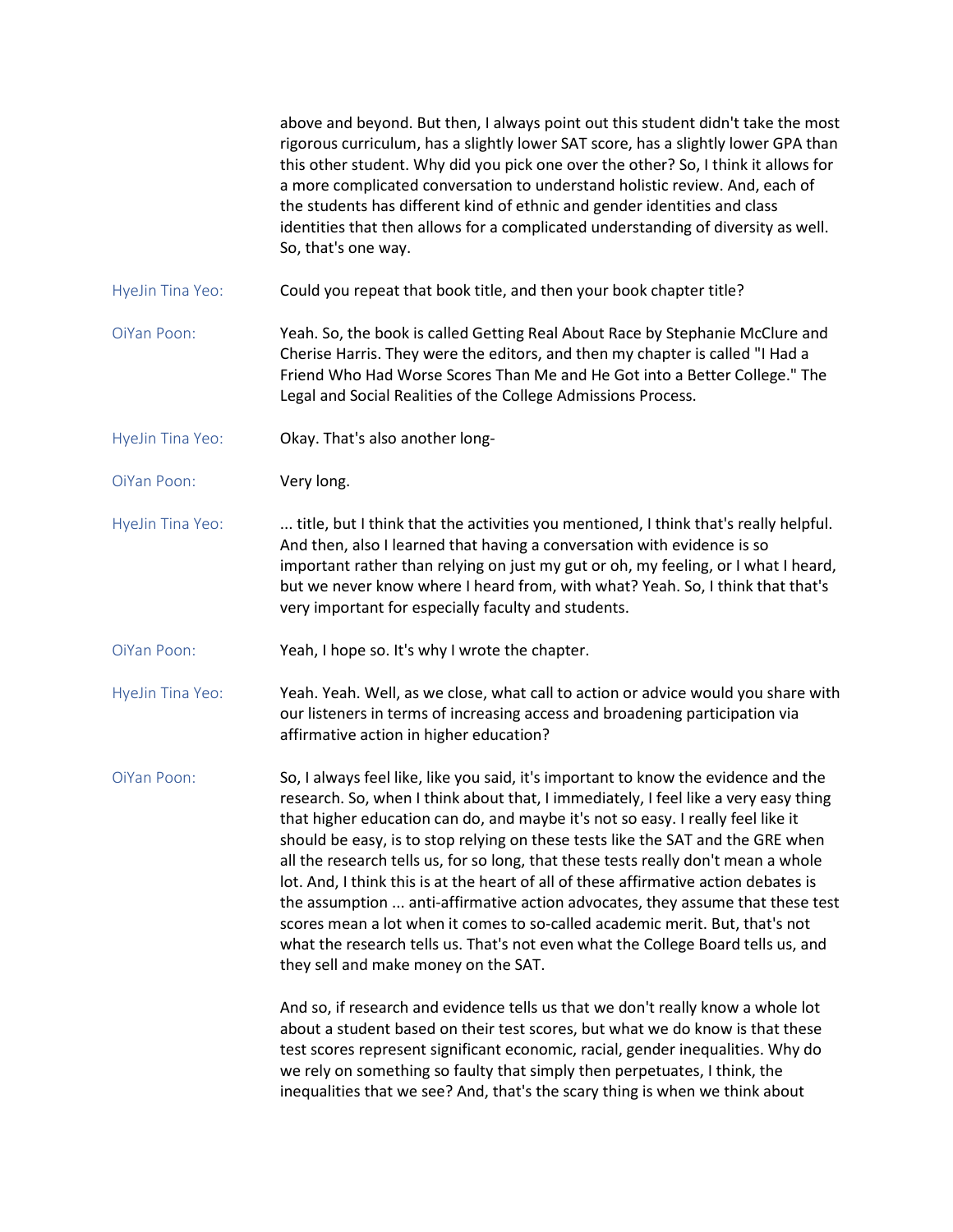what exactly Ed Blum and other anti-affirmative action advocates are really fighting for. They really want these tests to be the end all, be all. The tests and the grades. And, we know tests and grades are not very reliable. I'm not a quantitative scholar. But, right. So, these are all quantitative statistical studies that show the lack of reliability for predicting academic performance in college.

- HyeJin Tina Yeo: There's no perfect measurement, there's no perfect scale.
- OiYan Poon: **And, this scale is really bad.**

HyeJin Tina Yeo: Right. Right.

- OiYan Poon: Really bad. But, is really good at predicting inequality by demographic categories. Why do we use it so much? So, I feel like it's a baseless, it's an evidenceless practice. And so, yeah, that's my thing, is drop the test. And, one last thing, I know one thing that people always bring up is the Espenshade studies. So, Thomas Espenshade was a sociologist at Princeton. You know where I'm going.
- HyeJin Tina Yeo: Yes, I know where-

OiYan Poon: And, everyone's always like, his study says that Asians have to score hundreds of points more than white applicants and other Students of Color to get into the same schools. For so many reasons, it's wrong. Right? And, and even Thomas Espenshade has said many times, publicly, that his study does not demonstrate any anti-Asian bias because methodologically the data sets that he used was from the 1990's. This is well before the practice of holistic review. So, his model does not reflect holistic review and how colleges practice review of individual applicant as a whole package. And so, it was a different time, a different practice than we have today, number one.

> Number two, he only accounted for a handful of variables. But, we know in college admissions there's many, many variables. So, he couldn't account for the hundreds of variables. And so, he acknowledges that in his limitation. His analysis is not conclusive. And, the other thing was I think that, quite frankly, so what? So, Asians, on average, as a whole group, have higher test scores. But again, we go back to how admissions actually operates, and nobody gets admitted just based on test scores alone. And still, even with that in mind, Asian Americans at Harvard makeup over 22-23 percent of their undergraduate students. So, clearly, you've got a lot of Asian American students who are still getting in. And, a lot of them are not the perfect test score takers actually. They bring really interesting stories and bring a lot of different qualities and characteristics to campus.

And so, that's why they get in. Places like Harvard, they get 40,000 plus applications and, out of that pool, they have over 3,000 perfect scores.